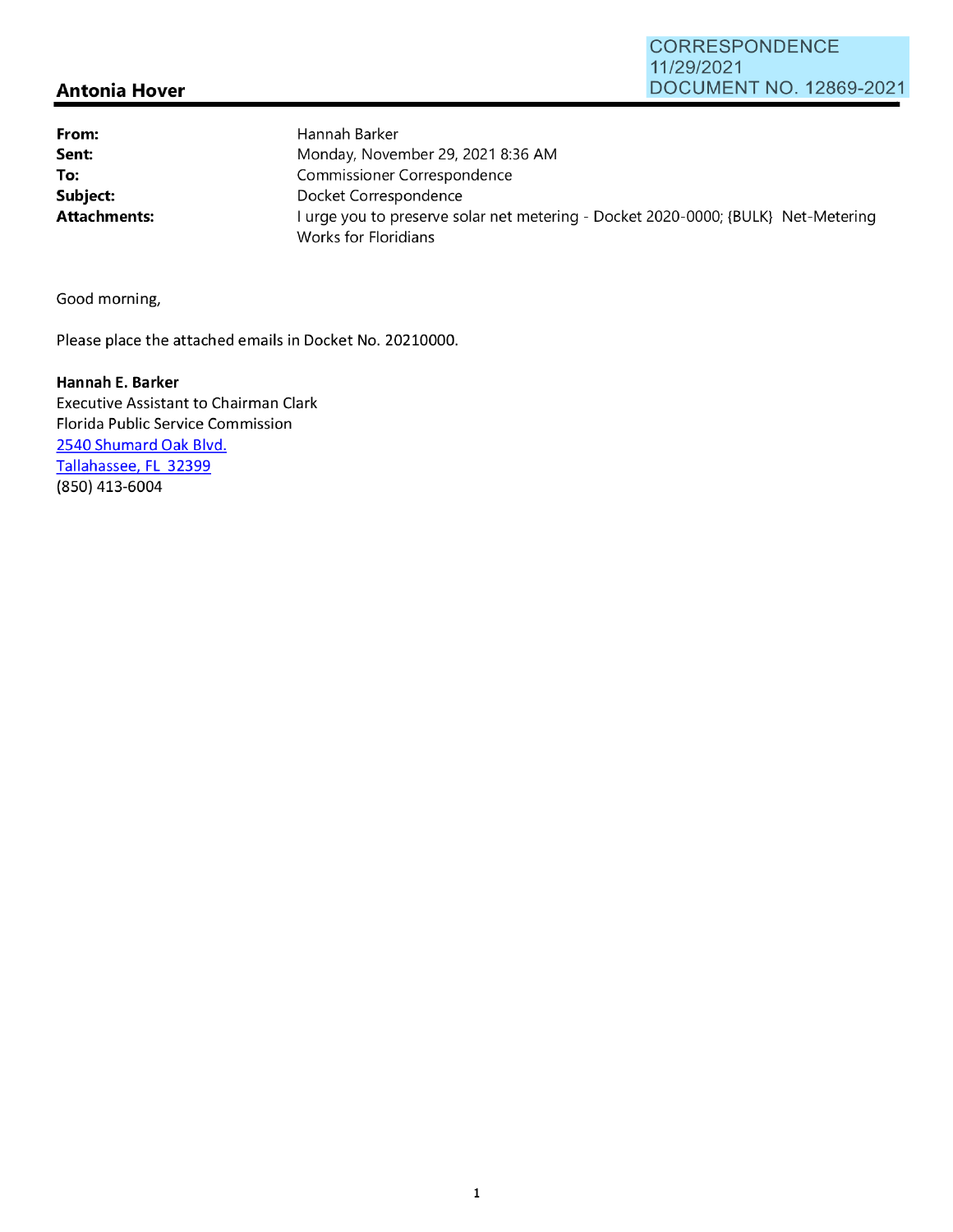## **Antonia Hover**

| From:    | Herbert Tisdale <herberttisdale@outlook.com></herberttisdale@outlook.com> |
|----------|---------------------------------------------------------------------------|
| Sent:    | Thursday, November 25, 2021 5:25 PM                                       |
| To:      | Office of Chairman Clark                                                  |
| Subject: | I urge you to preserve solar net metering - Docket: 2020-0000             |

Gary Clark Florida Public Service Commission

RE: I urge you to preserve solar net metering ‐ Docket: 2020‐0000

null

The middle of a public health and economic crisis is not the time to create more uncertainty by making changes to solar rights that will hurt jobs and take money out of people's pockets. We should be doing everything we can to encourage businesses and homeowners to tap into the clean, renewable power of the sun, not undercutting the rights of solar owners.

People and businesses across the state rely on common sense solar policies to take control of their own energy and choose how they power their lives.

Solar panels and batteries also contribute to the resilience of the electric grid. As we enter hurricane season, Floridians need more tools ‐‐ not less ‐‐ in order to weather all the storms that are coming our way.

Please defend solar workers, business owners, and homeowners from additional uncertainty by preserving net metering here in Florida.

Sincerely, Herbert Tisdale 7609 Paradiso Dr Apollo Beach, FL 33572